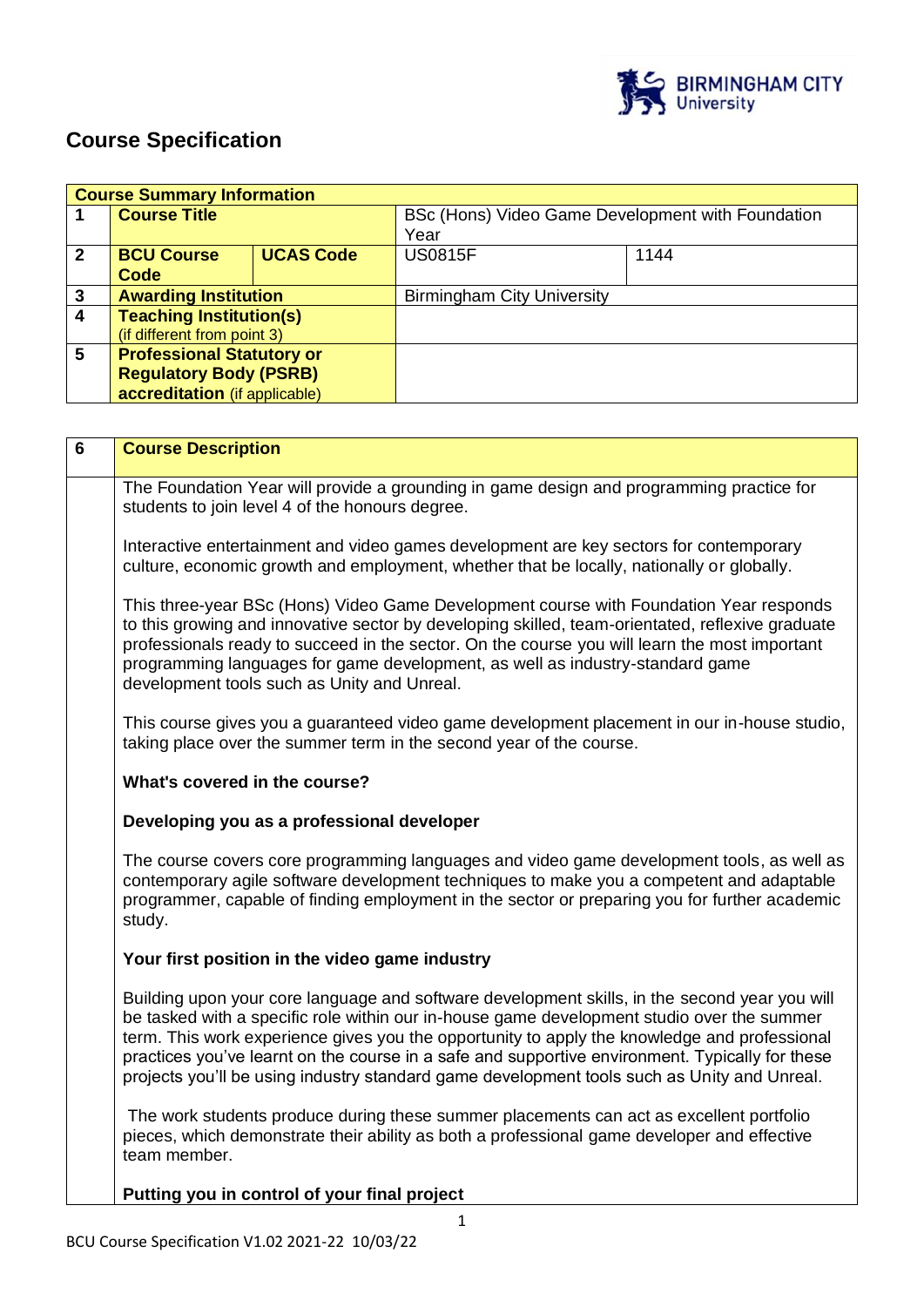

Throughout the three years you will be provided with a structured programme of learning, in line with your chosen specialism of video game development. The course culminates with a project you define yourself which uses a specific programming language and technology you have learned on the course, such as JavaScript, C#, C++, Three.js, SFML, Unity and Unreal.

You have the choice of either proposing your own individual project or collaborating with other students to create another video game project for your portfolio.

# **Best of class facilities and staff**

Teaching takes place in a modern production studio based in Birmingham City Centre where you'll be provided with studio space to complete projects and access to the software you'll need for the duration of the course.

You will be taught by staff with significant experience in the video game development industry, having worked with game developers including Psygnosis, Rage Software, Codemasters, FreeStyleGames and EA Games.

## **Real experience**

By the time you graduate you'll have three years of tangible games development studio experience under your belt, ready to launch your dream career as a games developer.

Alternatively, you can choose to apply for one of our one-year Gamer Camp courses, to gain even more in-depth skills, and experience.

|    | <b>Course Awards</b>                                    |              |                                  |
|----|---------------------------------------------------------|--------------|----------------------------------|
| 7a | <b>Name of Final Award</b>                              | <b>Level</b> | <b>Credits</b><br><b>Awarded</b> |
|    |                                                         |              |                                  |
|    | Bachelor of Science with Honours Video Game Development | 6            | 360                              |
| 7b | <b>Exit Awards and Credits Awarded</b>                  |              |                                  |
|    | *Foundation Certificate Video Game Design & Development | 3            | 120                              |
|    | Certificate of Higher Education Video Game Development  |              | 120                              |
|    | Diploma of Higher Education Video Game Development      | 5            | 240                              |
|    | Bachelor of Science Video Game Development              | 6            | 300                              |

| <b>Derogation from the University Regulations</b> |
|---------------------------------------------------|
| applicable<br>Not.                                |

|                         | <b>Delivery Patterns</b> |                          |                |  |
|-------------------------|--------------------------|--------------------------|----------------|--|
| <b>Mode(s) of Study</b> | Location                 | <b>Duration of Study</b> | <b>Code</b>    |  |
| <b>Full Time</b>        | City Centre              | 3 years                  | <b>US0815F</b> |  |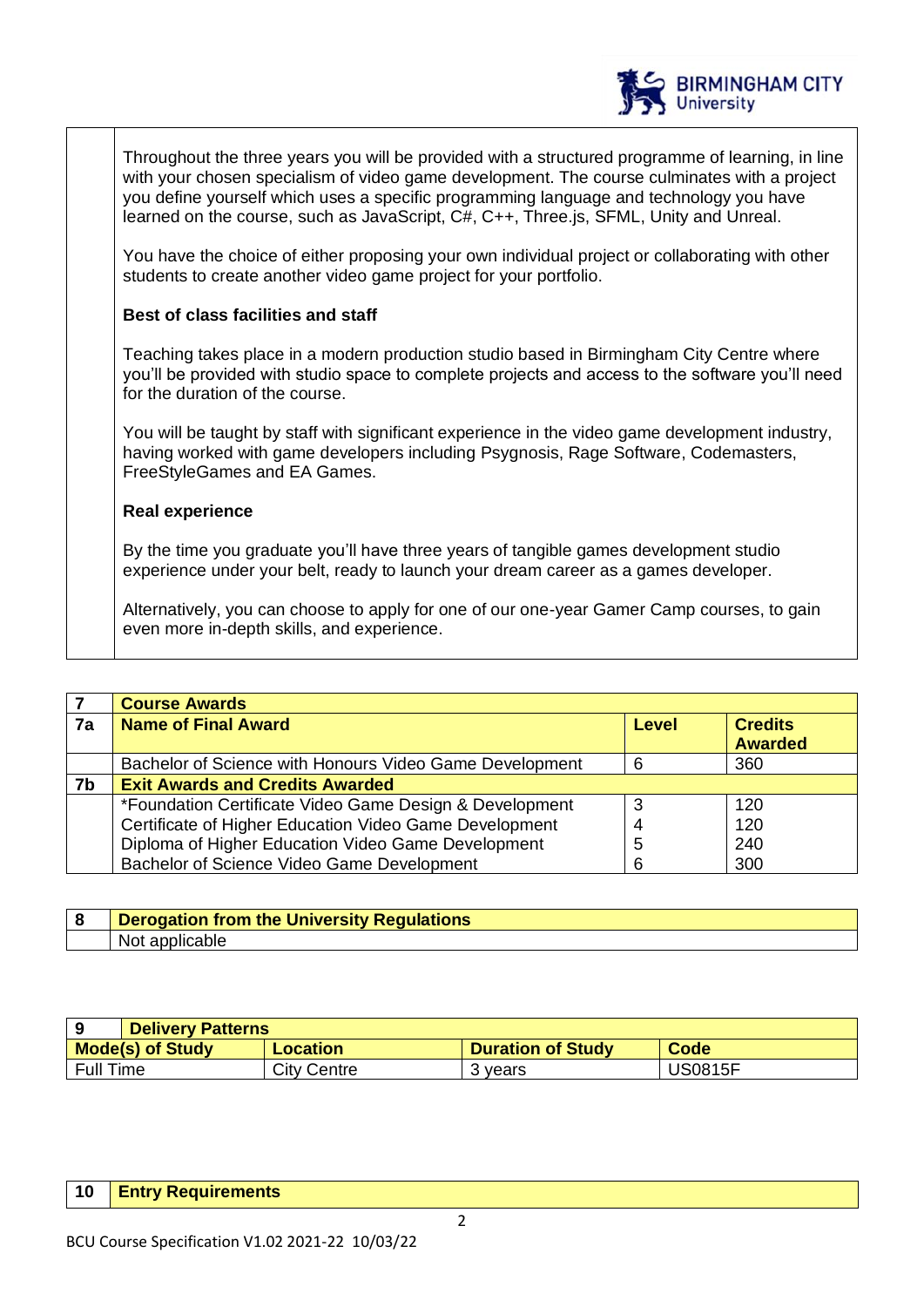

The admission requirements for this course are stated on the course page of the BCU website at https://www.bcu.ac.uk/, or may be found by searching for the course entry profile located on the UCAS website.

| 11                      | <b>Course Learning Outcomes</b>                                                                                                                      |
|-------------------------|------------------------------------------------------------------------------------------------------------------------------------------------------|
| $\overline{1}$          | <b>Knowledge and Understanding</b>                                                                                                                   |
|                         |                                                                                                                                                      |
| $1.1$                   | Explain the core knowledge about game production processes, the relative contributions of                                                            |
| $1.2$                   | programming, art, design & production roles within a production team.                                                                                |
|                         | Understanding Mathematics; Fundamentals of Computation and realisation of computer<br>systems in both hardware and software.                         |
| 1.3                     | Apply understanding, skills, knowledge and experience to create social and economic value by                                                         |
|                         | building reliable and usable experiences.                                                                                                            |
| $1.4$                   | Develop maintainable, extendable, portable and flexible code.                                                                                        |
| 2 <sup>1</sup>          | <b>Cognitive and Intellectual Skills</b>                                                                                                             |
|                         |                                                                                                                                                      |
| 2.1                     | Display Technical and creative skills applicable to the research and development of software.                                                        |
| $\overline{2.2}$        | Apply analytical and critical skills in the development and appraisal of software.                                                                   |
| 2.3                     | Evaluate information and formulate conclusions.                                                                                                      |
| 2.4                     | Deliver software projects using techniques for researching, monitoring, reviewing and directing                                                      |
| 3 <sup>1</sup>          | <b>Practical and Professional Skills</b>                                                                                                             |
|                         |                                                                                                                                                      |
| 3.1<br>$\overline{3.2}$ | Reflect on personal practice and modify accordingly.                                                                                                 |
|                         | Develop intellectual, practical, technical and communication skills appropriate to an informed<br>approach to individual and collaborative practice. |
| 3.3                     | Manage an independent programme of study and develop Personal Development and Planning                                                               |
|                         | (PDP) to chart self-awareness, critical reflection, and action planning.                                                                             |
| 3.4                     | Organise, test, and justify ideas and critical positions through practical software development,                                                     |
|                         | written and verbal presentation suitable to brief and/or audience.                                                                                   |
| $\overline{\mathbf{4}}$ | <b>Key Transferable Skills</b>                                                                                                                       |
|                         |                                                                                                                                                      |
| 4.1                     | Work independently and collaboratively.                                                                                                              |
| 4.2                     | Engage in constructive discussion and debates across a range of ideas, implementation                                                                |
|                         | approaches and disciplines to facilitate collaborative development.                                                                                  |
| 4.3                     | Present motivational and organisational skills, managing time and tasks effectively and                                                              |
|                         | professionally.                                                                                                                                      |
| 4.4                     | Develop presentation skills to a professional standard, able to explain context principles and                                                       |
|                         | solutions to a range of audiences.                                                                                                                   |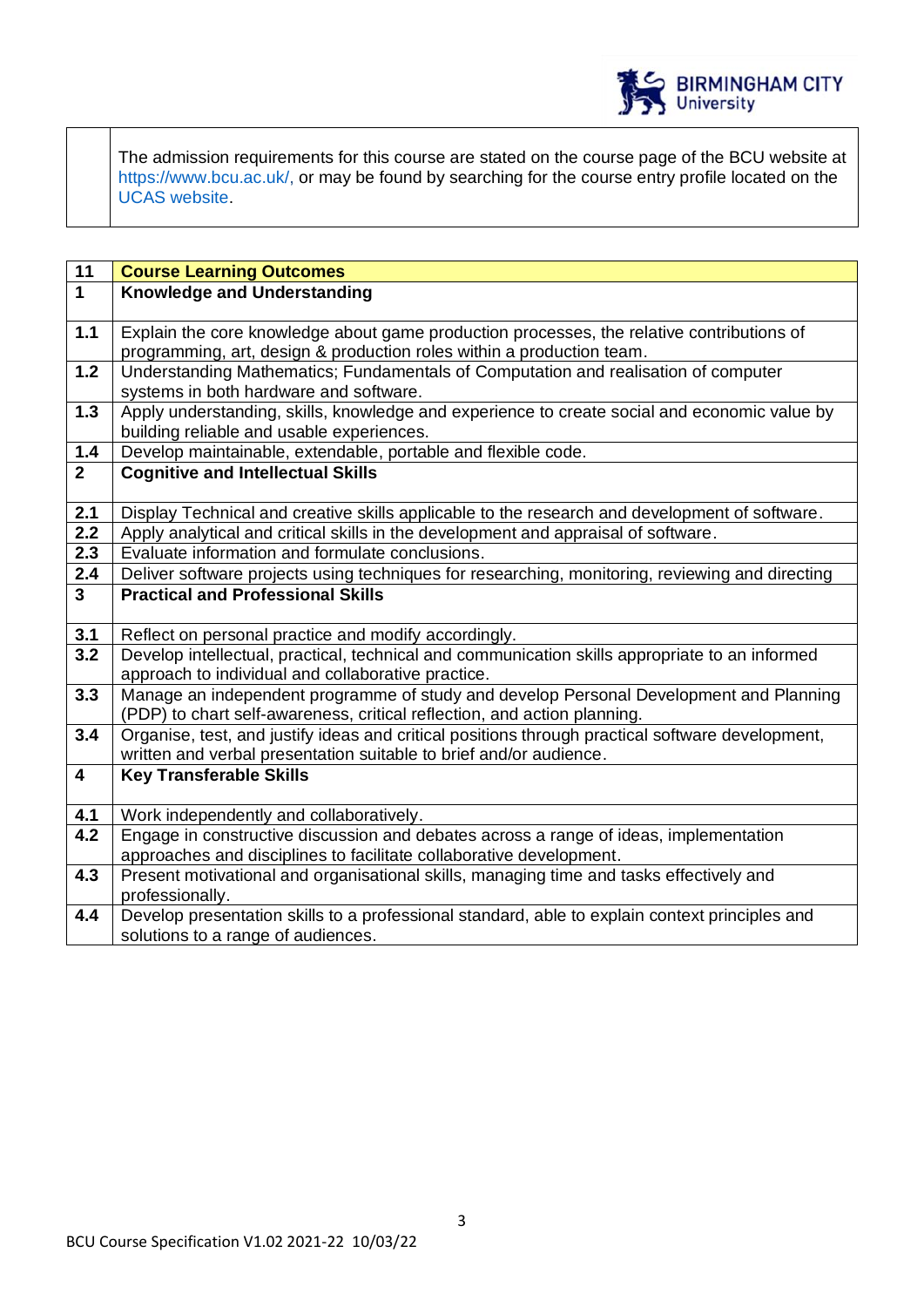

| Level 3:                         |                                                                                                                                                                |                     |
|----------------------------------|----------------------------------------------------------------------------------------------------------------------------------------------------------------|---------------------|
|                                  |                                                                                                                                                                |                     |
|                                  | In order to complete this course a student must successfully complete all the following<br><b>CORE modules in the following order (totalling 120 credits):</b> |                     |
|                                  |                                                                                                                                                                |                     |
| <b>Module Code</b>               | <b>Module Name</b>                                                                                                                                             | <b>Credit Value</b> |
| <b>GFA3000</b>                   | <b>Video Game Design Foundations</b>                                                                                                                           | 20                  |
| <b>GFA3002</b>                   | <b>Video Game Programming Foundations</b>                                                                                                                      | 20                  |
| <b>GFA3001</b>                   | <b>Professional &amp; Academic Skills</b>                                                                                                                      | 20                  |
| <b>GFA3003</b>                   | <b>Video Game Research &amp; Prototyping</b>                                                                                                                   | 20                  |
| <b>GFA3004</b>                   | <b>Video GameRealisation</b>                                                                                                                                   | 40                  |
|                                  |                                                                                                                                                                |                     |
| <b>Module Code</b>               | <b>CORE modules (totalling 120 credits):</b><br><b>Module Name</b>                                                                                             | <b>Credit Value</b> |
|                                  |                                                                                                                                                                |                     |
| <b>MED4141</b>                   | Computer Science & Web Technologies Primer                                                                                                                     | 20                  |
| <b>MED4138</b>                   | <b>Object-Oriented Programming</b>                                                                                                                             | 40                  |
|                                  |                                                                                                                                                                |                     |
| <b>MED4140</b>                   | <b>3D Graphics Primer</b>                                                                                                                                      | 20                  |
| <b>MED4139</b>                   | Theory and Practice using Physics Engines                                                                                                                      | 40                  |
| <b>Module Code</b>               | In order to complete this course a student must successfully complete all the following<br><b>CORE modules (totalling 120 credits):</b><br><b>Module Name</b>  | <b>Credit Value</b> |
|                                  |                                                                                                                                                                |                     |
| <b>GFA5008</b>                   | <b>Collaborative Project</b>                                                                                                                                   | 60                  |
| <b>MED5148</b>                   | <b>High Performance Programming Languages</b>                                                                                                                  | 20                  |
| Level 5:<br><b>MED5149</b>       | Application of High-Performance Libraries                                                                                                                      | 40                  |
| Level 6:                         | In order to complete this course a student must successfully complete all the following<br><b>CORE modules (totalling 120 credits):</b>                        |                     |
| <b>Module Code</b>               | <b>Module Name</b>                                                                                                                                             | <b>Credit Value</b> |
|                                  |                                                                                                                                                                |                     |
| <b>MED6166</b><br><b>MED6200</b> | Development using High Performance Engines<br><b>Professional Practice</b>                                                                                     | 20<br>40            |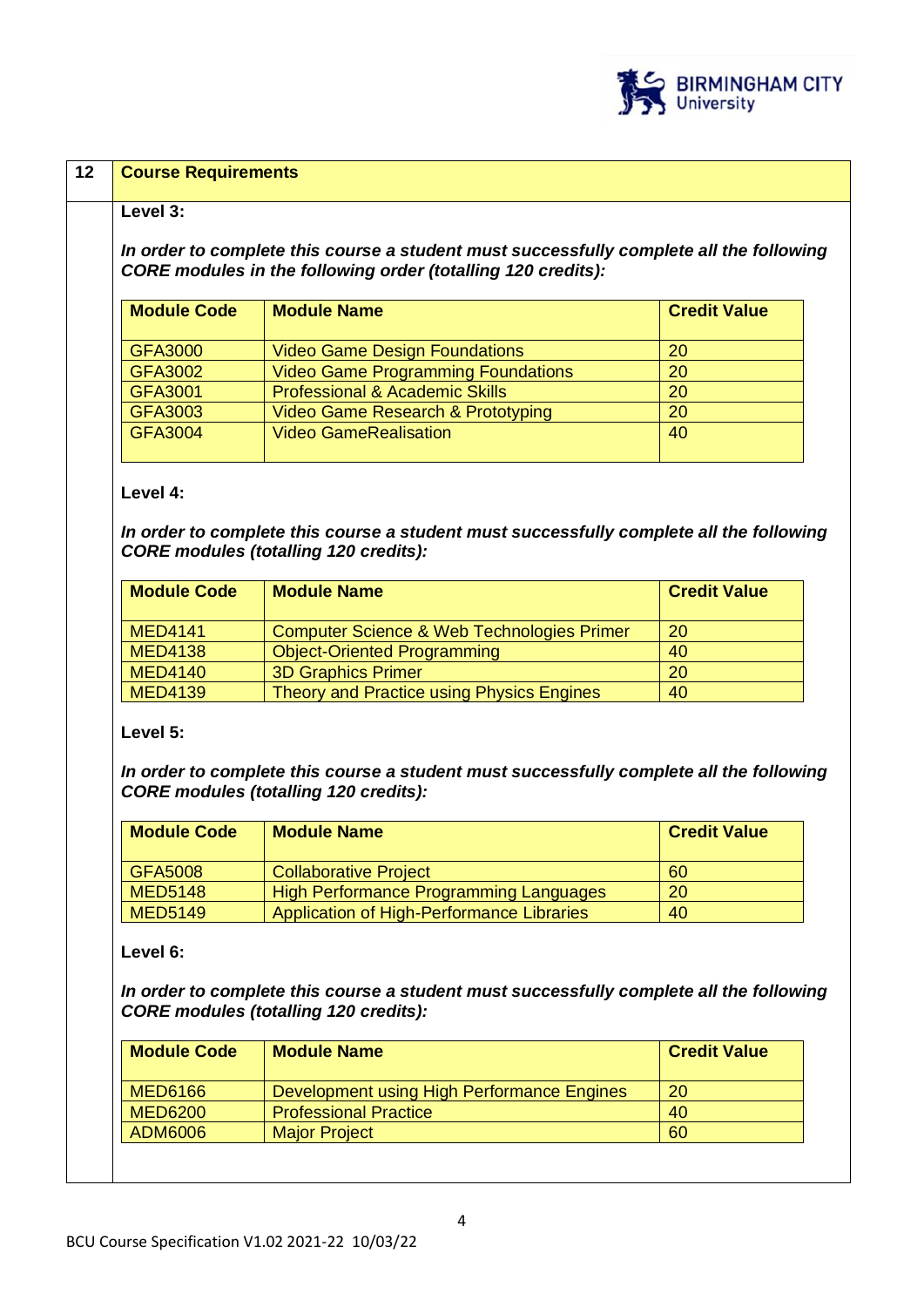

#### **13 Overall Student Workload and Balance of Assessment**

Overall student *workload* consists of class contact hours, independent learning and assessment activity, with each credit taken equating to a total study time of around 10 hours. While actual contact hours may depend on the optional modules selected, the following information gives an indication of how much time students will need to allocate to different activities at each level of the course.

- *Scheduled Learning* includes lectures, practical classes and workshops, contact time specified in timetable
- *Directed Learning* includes placements, work-based learning, external visits, on-line activity, Graduate+, peer learning
- *Private Study* includes preparation for exams

The *balance of assessment* by mode of assessment (e.g. coursework, exam and in-person) depends to some extent on the optional modules chosen by students. The approximate percentage of the course assessed by coursework, exam and in-person is shown below.

#### **Level 3**

#### **Workload**

#### **% time spent in timetabled teaching and learning activity**

| <b>Activity</b>           | <b>Number of Hours</b> |
|---------------------------|------------------------|
| <b>Scheduled Learning</b> | 480                    |
| Directed Learning         | 480                    |
| <b>Private Study</b>      | 240                    |
| <b>Total Hours</b>        | 1200                   |

#### **Level 4**

#### **Workload**

#### **% time spent in timetabled teaching and learning activity**

| <b>Activity</b>           | <b>Number of Hours</b> |
|---------------------------|------------------------|
| <b>Scheduled Learning</b> | 360                    |
| Directed Learning         | 600                    |
| <b>Private Study</b>      | 240                    |
| Total Hours               | 1200                   |

#### **Balance of Assessment**

| <b>Assessment Mode</b> | Percentage |
|------------------------|------------|
| Coursework             | 70%        |
| Exam                   |            |
| In-Person              | 30%        |

#### **Level 5**

## **Workload**

#### **% time spent in timetabled teaching and learning activity**